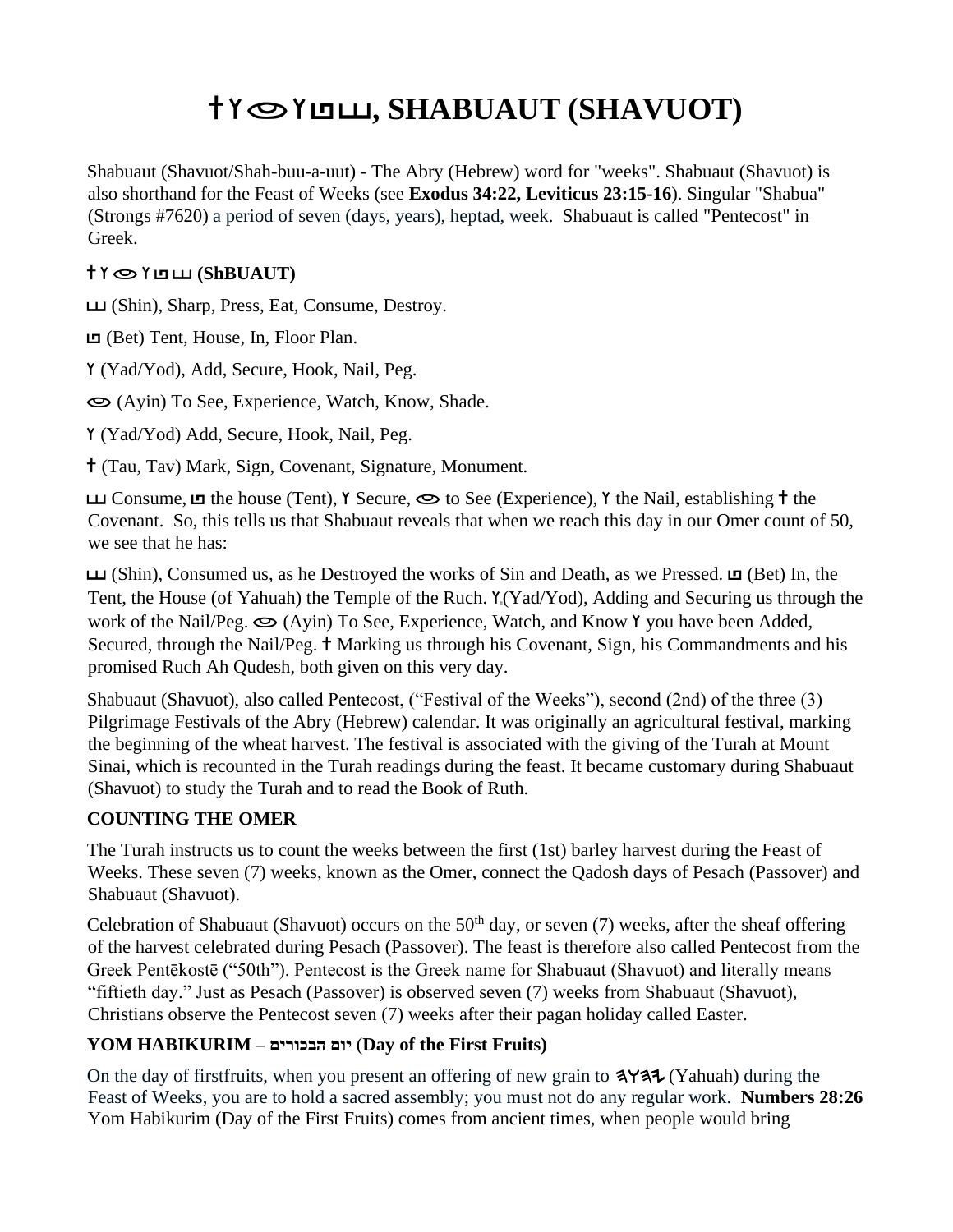Bikkurim (the first ripe fruits), their first (1st) and best fruits, as an offering unto  $\mathbf{3} \mathbf{4} \mathbf{1}$  (Yahuah) in the Qadosh Temple. Bikkurim were brought from the Seven (7) Species for which the land of Yasharal (Israel) is praised: barley, wheat, grapes, figs, pomegranates, olives, and dates **Deuteronomy 8:8**.

**Exodus 23:16** You are also to keep the Feast of Harvest with the first fruits of the produce from what you sow in the field. And keep the Feast of Ingathering at the end of the year, when you gather your produce from the field.

**Exodus 34:22** And you are to celebrate the Feast of Weeks with the first fruits of the wheat harvest, and the Feast of Ingathering at the turn of the year.

**Matthew 13:30-39** Let both grow together until the Harvest. At that time, I will tell the Harvesters: First  $(1<sup>st</sup>)$  collect the weeds and tie them in bundles to be burned; then gather the Wheat and bring it into my barn.'" 31 He told them another parable: "The kingdom of Shamym (Heaven) is like a mustard seed, which a man took and planted in his field. 32 Though it is the smallest of all seeds, yet when it grows, it is the largest of garden plants and becomes a tree, so that the birds come and perch in its branches." 33 He told them still another parable: "The kingdom of Shamym (Heaven) is like yeast that a woman took and mixed into about sixty pounds of flour until it worked all through the dough." 34  $\Delta$  (Yahusha) spoke all these things to the crowd in parables; he did not say anything to them without using a parable. 35 So was fulfilled what was spoken through the prophet: "I will open my mouth in parables, I will utter things hidden since the creation of the world." 36 Then he left the crowd and went into the house. His disciples came to him and said, "Explain to us the parable of the weeds in the field." 37 He answered, "The one (1) who sowed the good seed is the Son of Man. 38 The field is the World, and the good seed stands for the people of the kingdom. The weeds are the people of the evil one, 39 and the enemy who sows them is HaSatan (the devil). The harvest is the end of the age, and the harvesters are Malakym (Messengers).

## **HISTORY OF SHABUAUT (SHAVUOT)**

The festival of Shabuaut (Shavuot) is one (1) of the three (3) major Feast Days (Holy days). The Turah Commands us to celebrate this day as a harvest festival, but the day has also become a celebration of when  $3\frac{1}{4}$  (Yahuah) gave the Turah to the Abry (Hebrew) people and when the promised Ruch (comforter) descended upon his people as the seal of his renewed Covenant.

Shabuaut (Shavuot), which comes from the Abry (Hebrew) meaning "weeks," Also known as the "Feast of the Harvest" celebrating the wheat harvest and the giving of the Turah on Mount Sinai.

Shabuaut, the "Feast of Weeks," is celebrated Seven (7) weeks after Pesach [\(Passover\).](https://www.myjewishlearning.com/holidays/Jewish_Holidays/Passover.shtml) Since the counting of this period [\(sefirat ha-omer\)](https://www.myjewishlearning.com/article/how-to-count-the-omer/) begins on the first Sabbath after Pesach [\(Passover\),](https://www.myjewishlearning.com/holidays/Jewish_Holidays/Passover.shtml) Shabuaut (Shavuot) takes place exactly 50 days after the count begins. Although its origins are to be found in an ancient grain harvest festival, Shabuaut (Shavuot) has long been identified with the giving of the Turah on [Mount Sinai.](https://www.myjewishlearning.com/texts/Bible/Weekly_Torah_Portion/yitro_summary.shtml)

Pentecost which comes from the Greek meaning "fifty (50)," commemorates the descent of the Ruach Ah Qudesh (Holy Spirit) on the Disciples and the birth of the early Assembly. Both Shabuaut (Shavuot) and Pentecost are celebrated after a count of seven (7) weeks. Shabuaut

(Shavuot) is celebrated Seven (7) Sabbaths after Pesach (Passover), and Pentecost is celebrated seven (7) weeks after Easter. This is not a coincidence. The Greek term "Pentecost" is used by some authors of the Septuagint (an ancient Greek translation of the Abry/Hebrew Bible).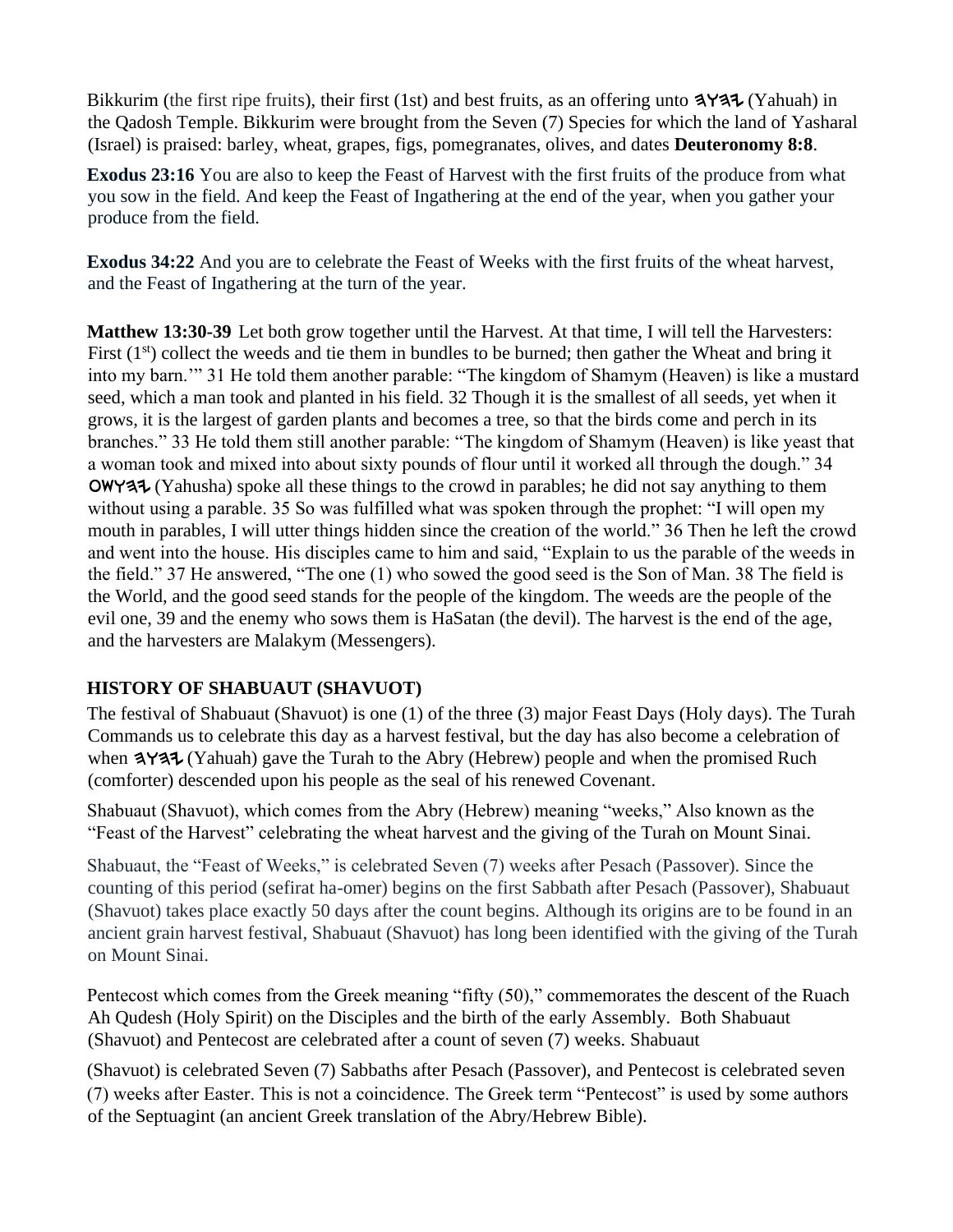Shabuaut (Shavuot) combin[e](https://www.myjewishlearning.com/holidays/Jewish_Holidays/Shavuot/History/Biblical.shtml?HYJH)s tw[o](https://www.myjewishlearning.com/holidays/Jewish_Holidays/Shavuot/History/Biblical.shtml?HYJH)  $(2)$  major religious observances. First  $(1<sup>st</sup>)$  is the [grain harvest](https://www.myjewishlearning.com/holidays/Jewish_Holidays/Shavuot/History/Biblical.shtml?HYJH) of the [e](https://www.myjewishlearning.com/texts/Bible/Weekly_Torah_Portion/bo_summary.shtml)arly summer. Second  $(2<sup>nd</sup>)$  is the [giving of the Turah](https://www.myjewishlearning.com/holidays/Jewish_Holidays/Shavuot/History/Rabbinic.shtml?HYJH) on Mount Sinai seven (7) weeks after the exodus [from Mitsrym \(Egypt\).](https://www.myjewishlearning.com/texts/Bible/Weekly_Torah_Portion/bo_summary.shtml) The first  $(1<sup>st</sup>)$  determines the ritual for the Qadosh Day, which was one (1) of the three (3) [pilgrimage festivals](https://www.myjewishlearning.com/holidays/About_Holidays/Types_of_Holidays/Pilgrimage_Festivals.shtml) [o](https://www.myjewishlearning.com/holidays/About_Holidays/Types_of_Holidays/Pilgrimage_Festivals.shtml)f ancient Yasharal (Israel), when Yasharalite (Israelite) males were Commanded to appear before  $\frac{3 \times 3}{1}$  (Yahuah) in Yarusalym (Jerusalem), bringing offerings of the first fruits of their harvest. The second (2nd) determines the significance of the Qadosh Day for believers, tying it in with the seminal event of Abry (Hebrew) religious memory, namely the entering into a Covenant between  $\frac{4 \times 4}{\sqrt{4 \cdot \pi}}$  (Yahuah) and Yasharal (Israel).

Shabuaut (Shavuot) or "The Feast of Weeks" is one of the three (3) Scriptural pilgrimage festivals, along with Pesach (Passover) and Sukkot. The scripture describes Shabuaut (Shavuot) festival as an agricultural celebration: the festival of Reaping (**Jeremiah 5:24, Deuteronomy 16:9–11, Isaiah 9:2**). Today, Shabuaut (Shavuot) is most widely known as the Abry (Hebrew) holiday that commemorates the day  $\mathbf{3} \mathbf{4} \mathbf{4}$  (Yahuah) gave his Turah, the Commandments to the nation of Yasharal (Israel) at Mount Sinai, although Scriptural references to Shabuaut (Shavuot) refer only to a spring harvest festival.

According to the Turah, it took seven (7) weeks for the Yasharalites (Israelites) to travel from Mitsrym (Egypt) to Mount Sinai. The name Shabuaut (Shavuot), means "weeks," and refers to this seven (7) week period. Each day is counted, which is known as the Counting of the Omer, or Sefirat HaOmer. In the days of the Temple, the counting marked the seven (7) weeks from the Barley harvest on the spring festival of Pesach (Passover), to the harvesting of Wheat on Shabuaut (Shavuot).

On Pesach (Passover), the people of Yasharal (Israel) were liberated from Mitsrym (Egyptian) slavery; on Shabuaut (Shavuot), they were given the Turah and committed themselves to serving  $\frac{4}{4}$ (Yahuah). While Pesach (Passover) marks their liberation from slavery, Shabuaut (Shavuot) marks the renewal of their commitment and dedication to  $3$ Y37 (Yahuah).

It is this national decision (often referred to as a "Marriage" between  $3$  Y $37$  (Yahuah) and the Yasharalites (Israelites) that created the Abry (Hebrew) people. After accepting the Commandments at Sinai, the Abry (Hebrew) people were no longer just descendants of Abraham, Yitshaq (Isaac), and Yaaqob (Jacob). Now, they became  $\frac{314}{4}$  (Yahuah)'s chosen people, who had chosen  $\frac{314}{4}$ (Yahuah) in return, and would study and abide by the guidance and direction of the Turah as part of their service to the Almighty. This is a joyous time, since it is the moment at which  $3Y37$  (Yahuah) and Yasharal (Israel) enter into the Marriage Covenant with each other.

The spring Abry (Hebrew) feast day of Shabuaut (Shavuot) has many names and meanings, each of which can teach us something about the nature of the festival.

Shabuaut (Shavuot) means "weeks" in Abry (Hebrew), which is why it is also known as "The Festival of Weeks" in English.

**Festival of Weeks** – **(Exodus 34:22, Deuteronomy 16:10)**. The name is derived from the seven (7) weeks of counting from Pesach (Passover) that culminate at the feast of Shabuaut (Shavuot).

#### **Festival of Reaping** – **(Exodus 23:16)**.

Each of the three (3) pilgrimage festivals marks a new period in the agricultural season:

1. Pesach (Passover), the Spring Festival, which marks the new planting season and the harvesting of the Barley. The basic meaning of the word Abib is the stage of growth in grain when the seeds have reached full size but have not yet dried.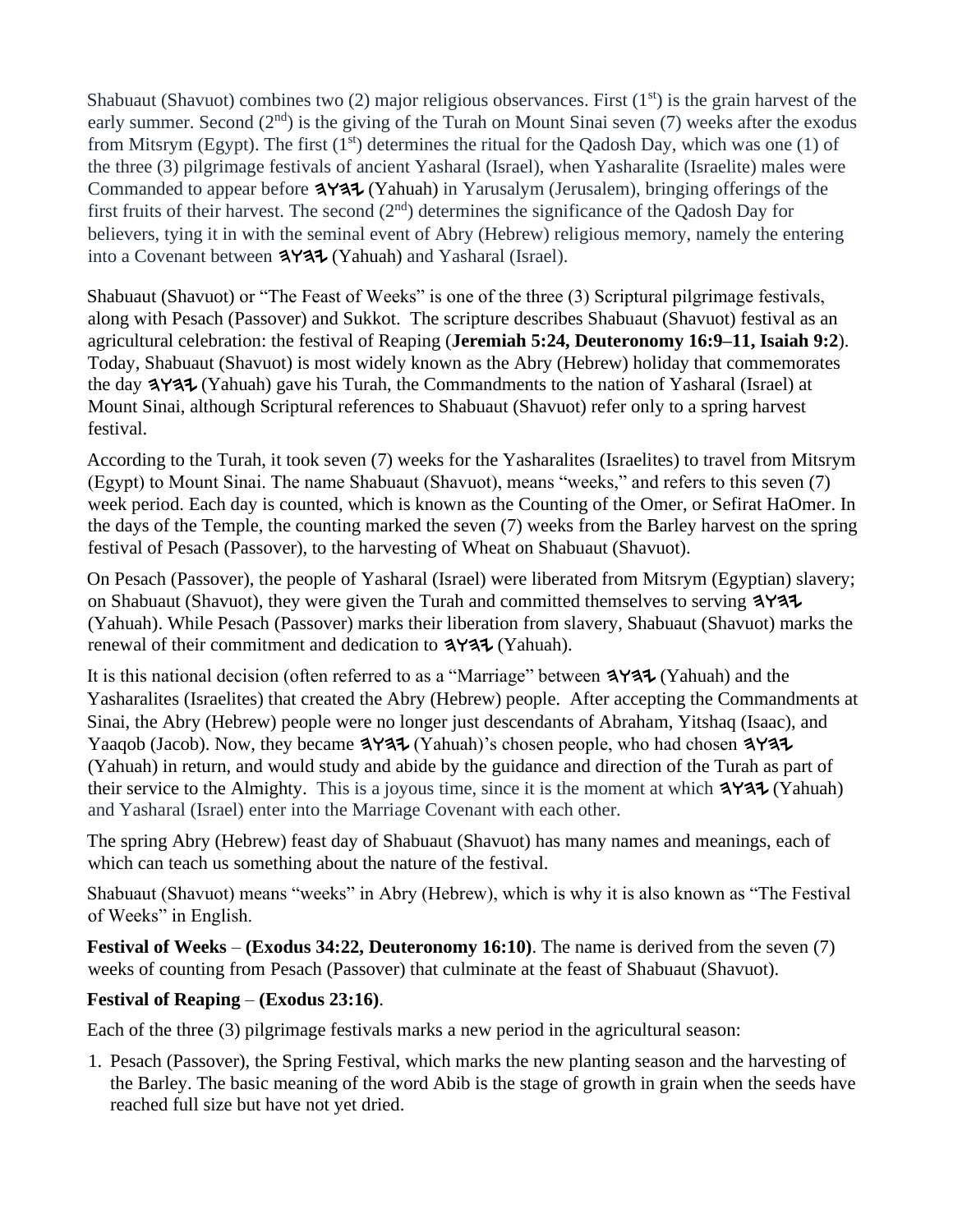- 2. The Abry (Hebrew) Harvest Festival of Reaping, is when the Wheat crop is ready for harvest. This happens during the time of Shabuaut (Shavuot).
- 3. The next agricultural step is for all of the crops to be gathered. This happens with the third (3rd) pilgrimage festival, Sukkot, which is also referred to as the festival of in Gathering.

## **SHABUAUT (SHAVUOT) TURAH READING**

The Book of Ruth, one (1) of the five (5) scrolls of Tanakh is read on Shabuaut (Shavuot). The Book of Ruth mostly takes place during the harvest season (**Ruth 1:22**), so it is read on the Harvest of Shabuaut (Shavuot) as a reminder.

There are several other reasons why the Book of Ruth is read on Shabuaut (Shavuot):

- 1. King David, Ruth's descendant, was born and died on Shabuaut (Shavuot).
- 2. Ruth was a convert, entering the covenant with  $\frac{4}{4}$  (Yahuah) of her own accord. The Yasharalites (Israelites) did the same when they entered their covenant with  $3$ Y $3$ U $\sim$  (Yahuah) on Shabuaut (Shavuot) by receiving the Turah.
- 3. In the Turah, there is a command stating that no Moabite may marry into  $\mathbf{P}^{\mathbf{A}}$  (Yahuah)'s nation (**Deuteronomy 23:4**). Ruth was only able to marry Boaz because of the Oral Law's interpretation of that command, which states that this law only applies to the Moabite men. The story of Ruth is told on Shabuaut (Shavuot) to highlight the necessity of the Turah.

### **SHABUAUT (SHAVUOT) IN THE BRIT HA DASHAH (NT)**

At the end of Luke's gospel there's a wonderful scene in which  $OWY37 (Yahusha)$  opens the minds of his disciples to understand the Scriptures, the central message of which was that "the Mashiach should suffer and on the third (3rd) day rise from the dead, and that repentance and forgiveness of sins should be proclaimed in his name to all nations." "You are witnesses of these things," he told them. "And behold, I am sending the promise of my Father upon you. But stay in the city until you are clothed with power from on high" **Luke 24: 44–49**.

In **Acts 1** Luke summarizes many of the things that he already covered at the end of his gospel account and highlights the fact that after his resurrection  $OWY37 (Yahusha)$  presented himself alive to his disciples over a period of forty (40) days, teaching them about the kingdom of  $\mathbf{A} \mathbf{Y} \mathbf{A} \mathbf{I}$  (Yahuah). Then in verse 4 we read, "And while staying with them  $\lceil$  OWY37 (Yahusha)] ordered them not to depart from Yarusalym (Jerusalem*),* but to wait for the promise of the Father, which, he said, 'you heard from me; for Yahukannon (John) baptized with water, but you will be baptized with the Ruch Ah Qudesh (Holy Spirit) not many days from now.'"

The promise of the Father to which  $OWY37$  (Yahusha) referred was that which the Apostle Yahukanon (John) had mentioned in chapters 15 and 16 of his gospel concerning the coming of the advocate, our helper our intercessor. This "Ruch (Spirit) of truth," **OWYAI** (Yahusha) says, "will bear witness about me." There are a lot of mistaken assumptions about what the Ruch Ah Qudesh (Holy Spirit) does for us today. Many associate his work with ecstatic experiences, emotional comfort, or even supernatural healing, but how often do we associate the role of the Ruch Ah Qudesh (Holy Spirit) with leading and guiding us into all truth? (**John 16:13**). How many of us connect the work of the Ruch (Spirit) to Mashiach-centered preaching? Yet, OWY37 (Yahusha) actually said this was what the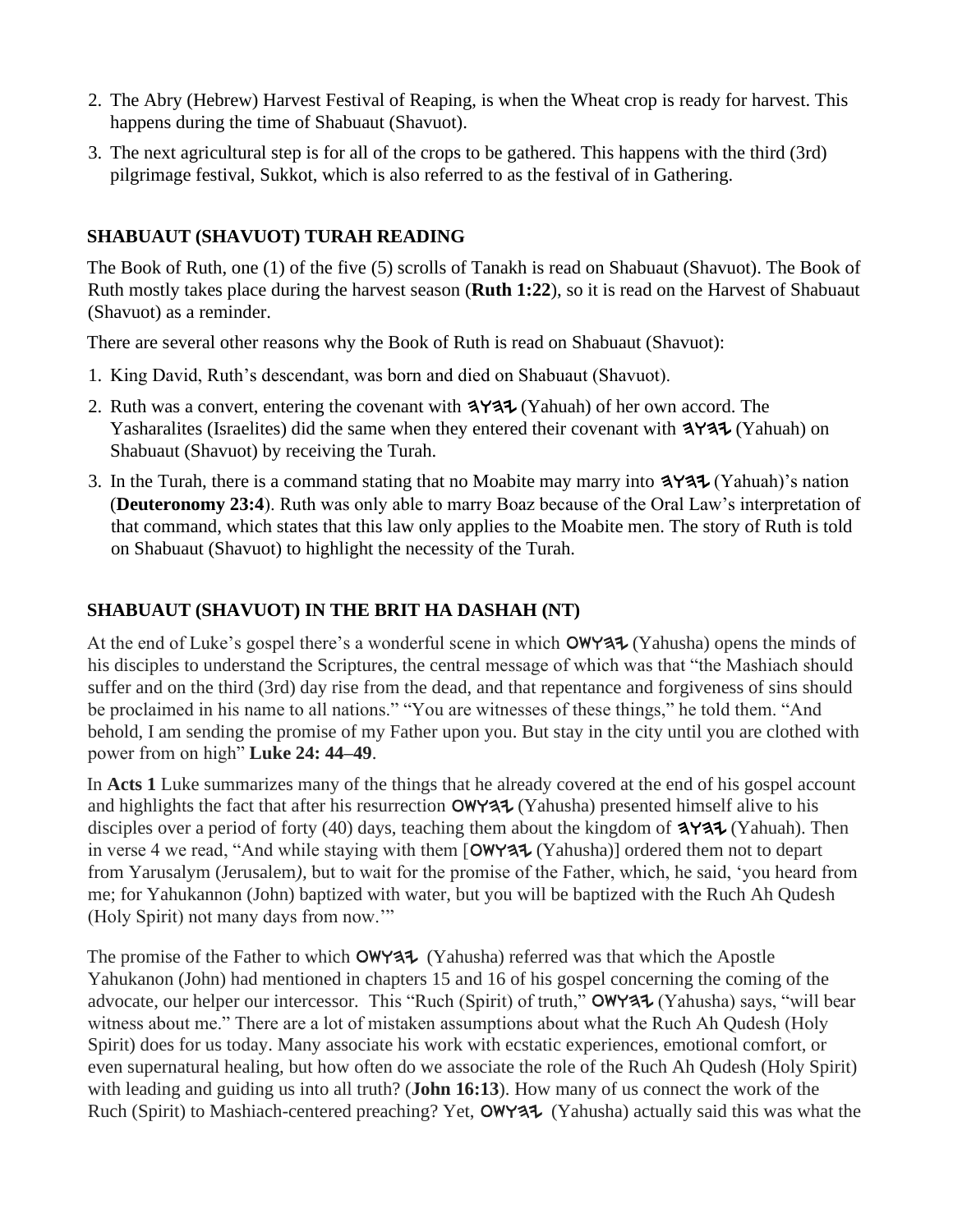Ruch (Spirit) would come to do, that he would "bear witness about me" (**John 15:26**). The point is that you know the Ruch (Spirit) is at work, not in places where the Ruch (Spirit) himself is the focus, but rather where Mashiach and his finished work are proclaimed and magnified. This, I believe, is the central point being made in **Acts 2** on the day of Shabuaut (Shavuot/Pentecost).

In **Acts 1**, just before the resurrected  $OWY37$  (Yahusha) was taken up into Shamym (Heavens), he told the disciples about the Father's promised gift of the Ruch Ah Qudesh (Holy Spirit), which would soon be given to them. He told them to wait in Yarusalym (Jerusalem) until they received the gift of the Ruch Ah Qudesh (Holy Spirit), which would empower them to go out into the world and be his witnesses.

A few days later, on the Day of Shabuaut (Shavuot/Pentecost), the disciples were all together when the sound of a mighty rushing wind came down from Shamym (Heavens), and tongues of fire rested on the believers. Scripture says, "All of them were filled with the Ruch Ah Qudesh (Holy Spirit) and began to speak in other tongues as the Ruch (Spirit) enabled them." The believers communicated in languages they had never before spoken. They spoke with pilgrims of various languages from all across the Mediterranean world.

The crowds observed this event and heard them speaking in different languages. They were amazed and thought the disciples were drunk on wine. Then Kepha (Peter) got up and preached the Good News of the kingdom and 3000 people accepted the message of  $\text{OWY31}$  (Yahusha). That same day they were immersed (baptized) and added to the family of  $\mathbf{P}^{\mathbf{A}}$  (Yahuah).

The book of Acts continues to record the miraculous outpouring of the Ruch Ah Qudesh (Holy Spirit) that began on the Feast of Shabuaut (Shavuot/Pentecost).

Do whatever your hand and your plan had predestined to take place. 29 And now, Adon, look upon their threats and grant to your servants to continue to speak your word with all boldness, 30 while you stretch out your hand to heal, and signs and wonders are performed through the name of your Qadosh (Holy) servant Jesus." 31 And when they had prayed, the place in which they were gathered together was shaken, and they were all filled with the Ruch Ah Qudesh (Holy Spirit) and continued to speak the word of Alahym with boldness. **Acts 4:28–31**

The Tanakh (OT) feast revealed a shadow of the things to come through  $OWY37$  (Yahusha) HaMashiach. After Moshah (Moses) went up to Mount Sinai, the Word of  $\forall$  + (Yahuah) was given to the Yasharalites (Israelites) at Shabuaut (Shavuot). When the Abry (Hebrews) accepted the Turah, they became servants of  $\exists Y \exists \exists$  (Yahuah). Similarly, after  $OWY \exists \exists$  (Yahusha) went up to Shamym (Heavens), the Ruch Ah Qudesh (Holy Spirit) was given at Shabuaut (Shavuot) (Pentecost). When the disciples received the gift, they became witnesses for Mashiach. Abry (Hebrew)s celebrate a joyous harvest on Shabuaut (Shavuot), and the body of believers celebrate a harvest of reborn from above souls on Shabuaut (Shavuot/Pentecost).

When the Day of Shabuaut (Shavuot/Pentecost) came, a prophecy was fulfilled that Yoel had written about hundreds of years earlier, where he wrote "And it shall come to pass afterward, that I will pour out my Ruch (Spirit) on all flesh; your sons and your daughters shall prophesy, your old men shall dream dreams, and your young men shall see visions. Even on the male and female servants in those days I will pour out my Ruch (Spirit)" (**Joel 2:28**) and that's just what happened here, on the Day of Shabuaut (Shavuot/Pentecost).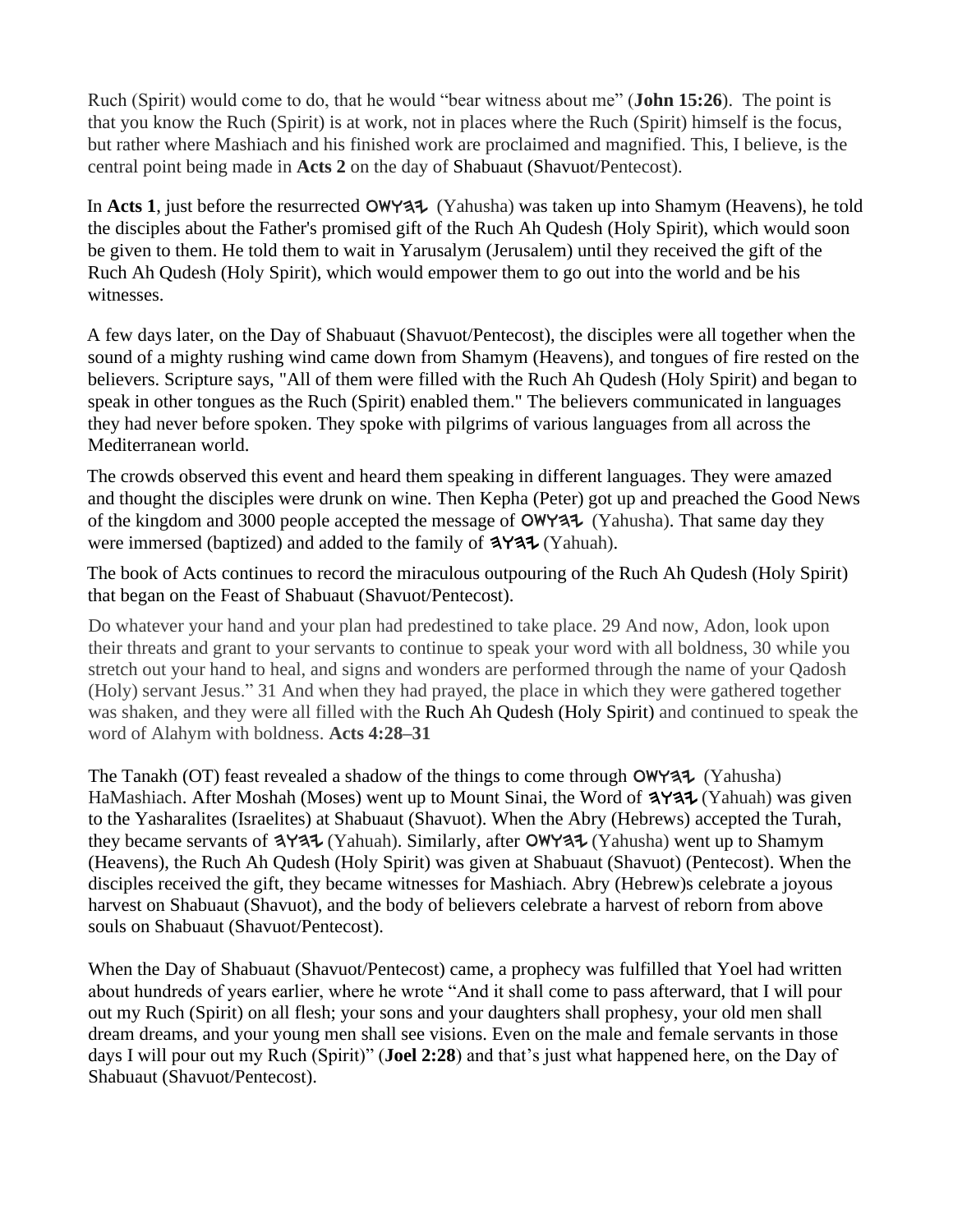#### **A JOYFUL REUNION**

The purpose of the feast was to celebrate. As we remember or celebrate the One who gives the Harvest. So, during Shabuaut, we should rejoice and be grateful to  $\exists$ Y $\exists \forall$  (Yahuah) for every good thing he gives to us. Even in the midst of a chaotic moment, we have plenty to be thankful for. Remember that Shabuaut is a Feast to make an offering unto  $3Y37$  (Yahuah) as we celebrate in joy with other believers. As it is written: "Then you shall celebrate the Feast of Weeks unto  $\mathbf{A} \mathbf{A}$  (Yahuah) your Alahym with a tribute of a freewill offering of your hand, which you shall give just as  $3\frac{4}{3}$  (Yahuah) your Alahym baruk (blesses) you.

And you shall rejoice before  $\mathbf{P} \mathbf{A}$  (Yahuah) your Alahym in the place He will choose as a dwelling for His Name—you, your sons and daughters, your menservants and maidservants, and the Levite within your gates, as well as the foreigner, the fatherless, and the widows among you." **Deuteronomy 16:10-11**

#### **THE HEBREWS CELEBRATE THE GIVEN OF THE 10 COMMANDMENTS**

According to the Hebrew tradition, Shabuaut is also a celebration of the Ten (10) Commandments.

When the Yasharalites were about to leave in a haste from Mitsrym (Egypt) they celebrated the first Pesach (Passover). They say, fifty (50) days later Moshah came from Mount Sinai with the Ten (10) Commandments.

After the destruction of the Temple in 70 CE, Rabbis of the Temple began to teach that Shabuaut is meant to honor or celebrate the giving of the Turah, and that  $3$ Y $3$ U $\tau$  (Yahuah) is the groom, Yasharal is the bride and the Turah is the Marriage contract. Pesach (Passover) is the Engagement Event and Shabuaut is the Wedding Feast.

Shabuaut is given great emphasis in scripture, as it is one (1) of the three (3) specific Feasts in scripture that required a gathering in Yarusalym (Jerusalem), yet it remains the least understood and the least celebrated of them all.

"Three (3) times a year all your males shall appear before  $\exists$ Y $\exists \exists$  (Yahuah) at the place that he will choose: at the Feast of Unleavened Bread, at the Feast of Weeks, and at the Feast of Booths." **Deuteronomy 16:16-17**.

#### **FULFILLMENT: AFTER 50 DAYS THE RUACH HAQODESH HAS COME**

Scriptural texts found in the Brit HaDashah (NT) tells us what happens as a fulfillment of this Feast in the Story of HaMashiach.

It was in the first celebration of Shabuaut after the death and resurrection of  $OWY37$  (Yahusha) that the Gift of Tongues, operated by the Ruach Ha Qodesh, was given to the believers. This gift was first mentioned in the book of Acts chapter 2.

The Ruach filled the disciples, during the festival of Shabuaut. They were enabled to speak in known languages, but they were not fluent so the nearby people could listen to the Good News and convert to  $OWY37 (Yahusha)$ .